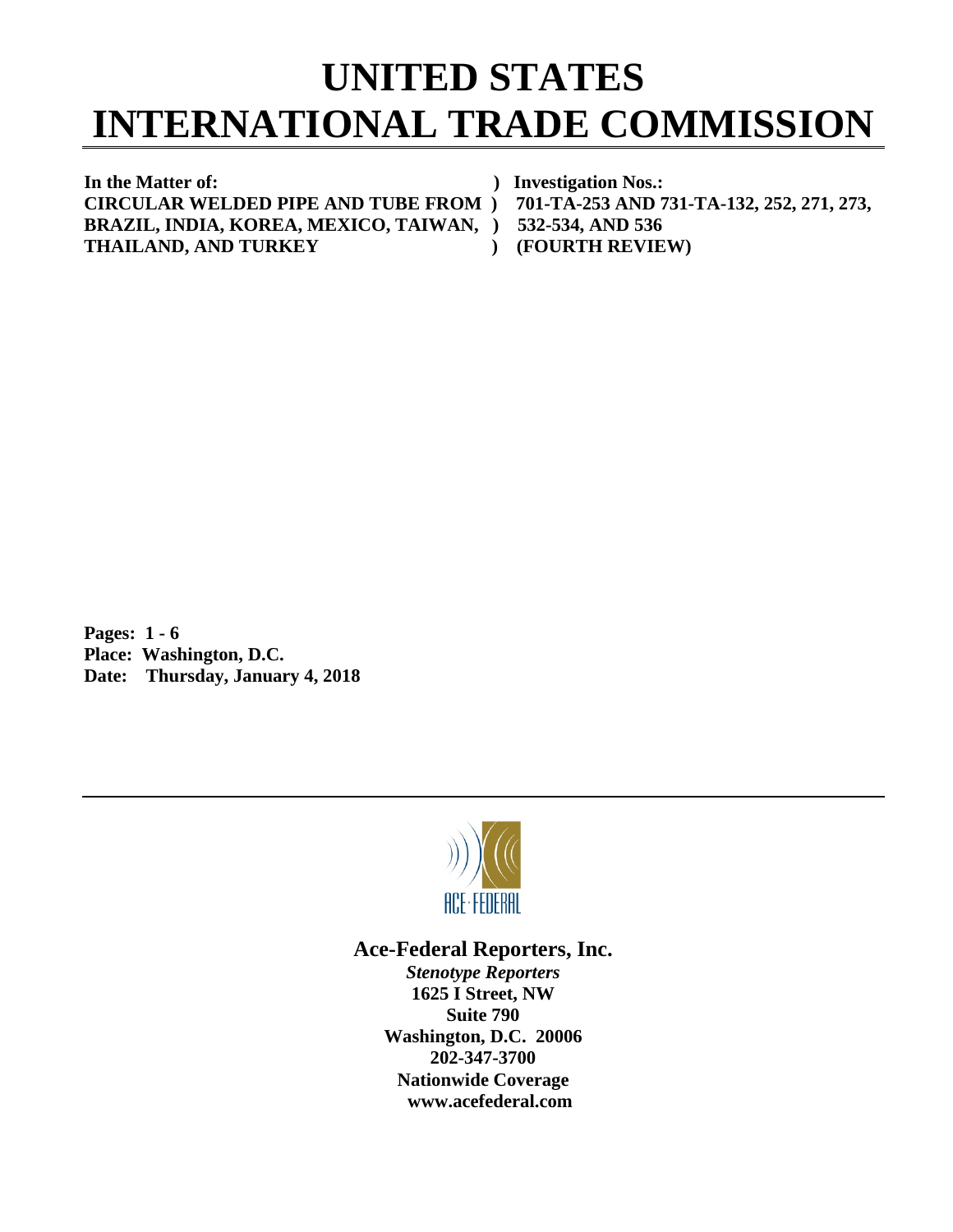| $\mathbf 1$    | UNITED STATES OF AMERICA                                   |
|----------------|------------------------------------------------------------|
| $\overline{2}$ | BEFORE THE                                                 |
| 3              | INTERNATIONAL TRADE COMMISSION                             |
| 4              |                                                            |
| 5              | - - - - - - - - - - - - - - - X                            |
| 6              | IN THE MATTER OF:<br>: Investigation Numbers               |
| 7              | CIRCULAR WELDED PIPE AND TUBE : 701-TA-253 AND 731-TA-132, |
| 8              | FROM BRAZIL, INDIA, KOREA, : 252, 271, 273, 532-534,       |
| 9              | MEXICO, TAIWAN, THAILAND, : AND 536                        |
| 10             | AND TURKEY<br>: (FOURTH REVIEW)                            |
| 11             | - - - - - - - - - - - - - - - X                            |
| 12             |                                                            |
| 13             |                                                            |
| 14             | Thursday, January 4, 2018                                  |
| 15             | Main Hearing Room                                          |
| 16             | U.S. International Trade                                   |
| 17             | Commission                                                 |
| 18             | 500 E Street SW                                            |
| 19             | Washington, DC                                             |
| 20             |                                                            |
| 21             |                                                            |
| 22             | The hearing commenced, pursuant to notice at               |
| 23             | 11:32 a.m., before the Commissioners of the United States  |
| 24             | International Trade Commission, the Honorable Rhonda K.    |
| 25             | Schmidtlein, Chairman, presiding.                          |

Ace-Federal Reporters, Inc.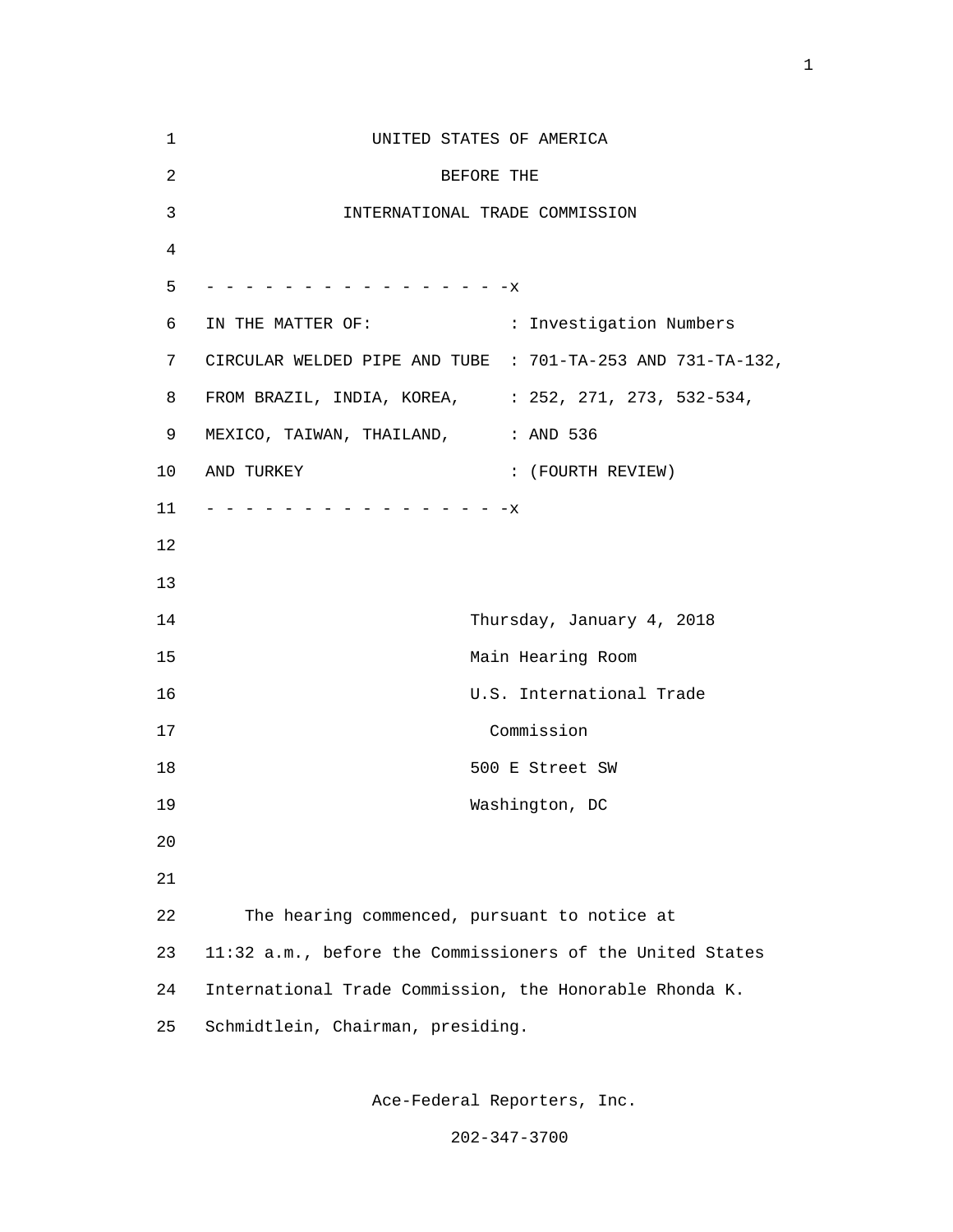1 APPEARANCES: 2 On behalf of the International Trade Commission: 3 Commissioners: 4 Chairman Rhonda K. Schmidtlein (presiding) 5 Vice Chairman David S. Johanson 6 Commissioner Irving A. Williamson 7 Commissioner Meredith M. Broadbent e a seu a constantin de la Barca de la Barca de la Barca de la Barca de la Barca de la Barca de la Barca de la 9 William R. Bishop, Supervisory Hearings and Information 10 Officer 11 Tyrell Burch, Program Support Specialist 12 13 Staff: 14 Amelia Shister, Investigator 15 Daniel Matthews, International Trade Analyst 16 Brian Allen, Attorney/Advisor 17 Nathanael Comly, Supervisory Investigator 18 19 20 21 22 23 24 <u>25</u>

Ace-Federal Reporters, Inc.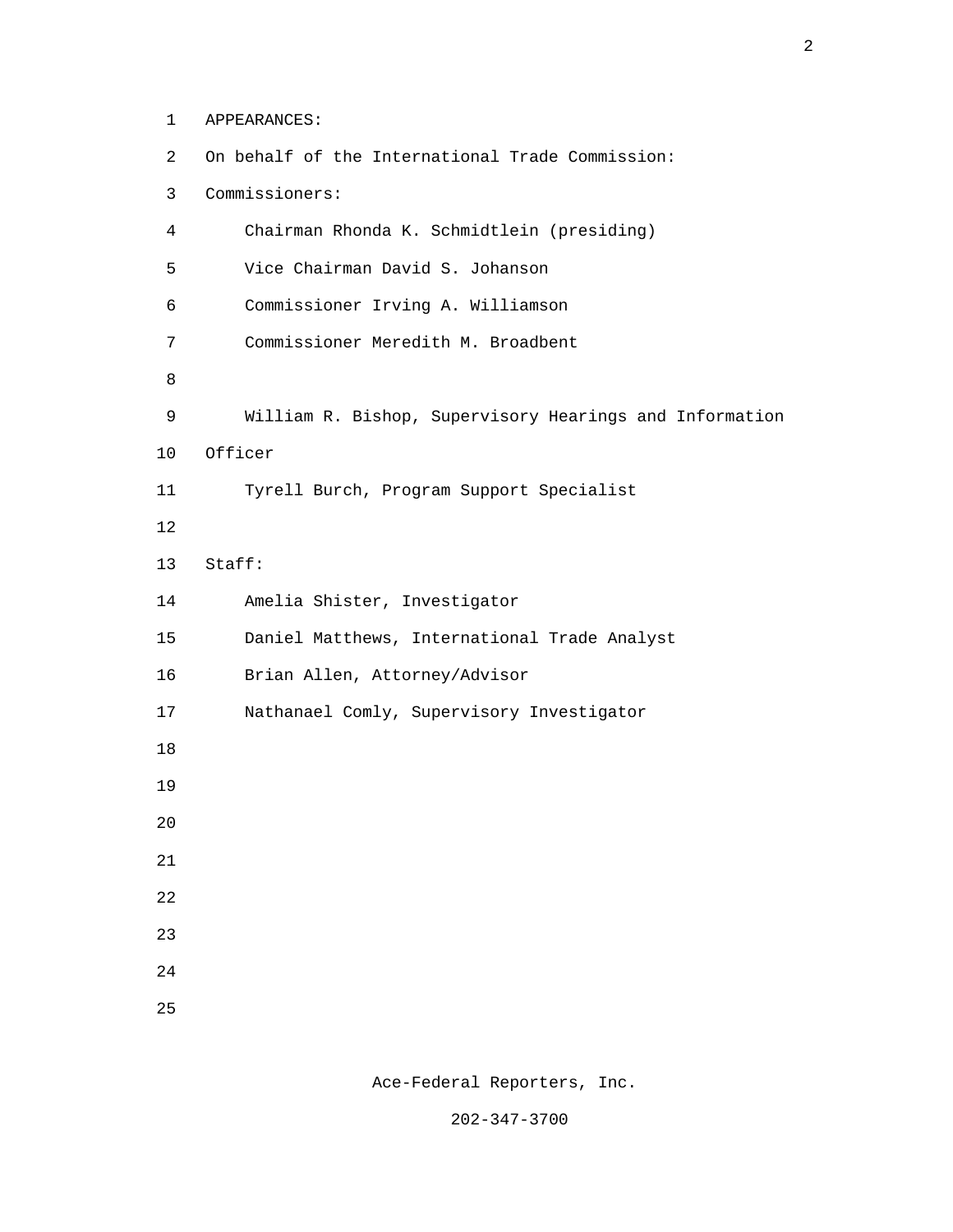| $\mathbf{1}$ | PROCEEDINGS                                                 |
|--------------|-------------------------------------------------------------|
| 2            |                                                             |
| 3            | (11:32 a.m.)                                                |
| 4            | MR. BISHOP: Will the room please come to order.             |
| 5            | CHAIRMAN SCHMIDTLEIN: Good morning.<br>This                 |
| 6            | meeting of the U.S. International Trade Commission will now |
| 7            | come to order.                                              |
| 8            | I understand that there are no agendas for future           |
| 9            | meetings, minutes, Ratification Lists, or Outstanding       |
| 10           | Action Jackets to consider.                                 |
| 11           | Next we turn to the vote in the Fourth Review               |
| 12           | Phase of Investigation Nos. 701-TA-253 and 732-TA-132, 252, |
| 13           | 271, 273, 532-534, and 536 concerning imports of Circular   |
| 14           | Welded Pipe and Tube from Brazil, India, Korea, Mexico,     |
| 15           | Taiwan, Thailand, and Turkey.                               |
| 16           | Welcome to Mr. Comly and the staff who                      |
| 17           | participated in these investigations.                       |
| 18           | Are there any questions for the staff?                      |
| 19           | (No response.)                                              |
| 20           | CHAIRMAN SCHMIDTLEIN: Are there any additions or            |
| 21           | corrections to the staff report?                            |
| 22           | Nate Comly, Office of Investigations.<br>MR. COMLY:         |
| 23           | Chairman Schmidtlein, the report may be approved subject to |
| 24           | corrections contained in Office of Investigations           |
| 25           | Memorandum INV PP-162 dated December 12th, 2017.            |
|              |                                                             |

Ace-Federal Reporters, Inc.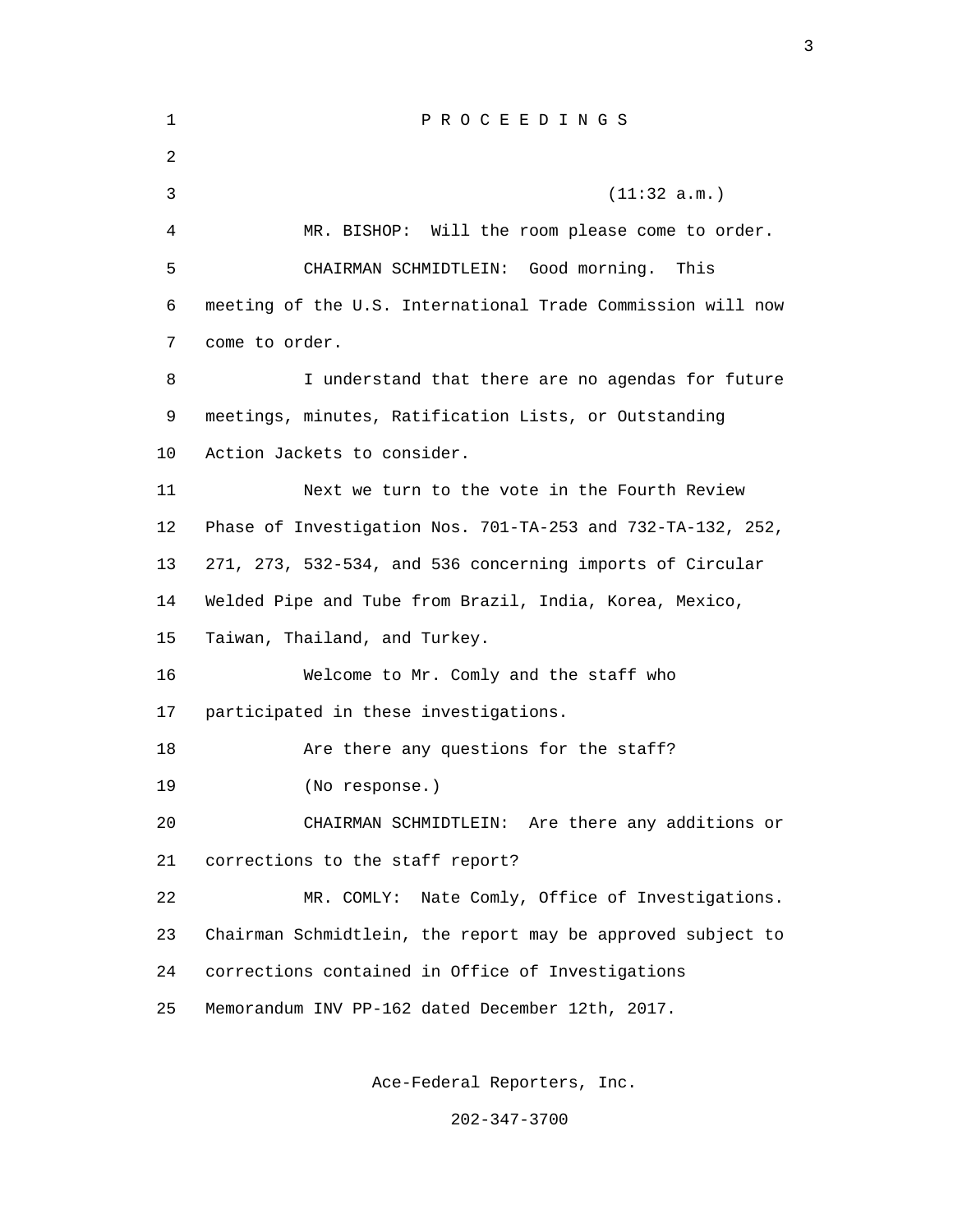1 CHAIRMAN SCHMIDTLEIN: Thank you. Is there any 2 objection to approval of the staff report as corrected? 3 (No response.) 4 CHAIRMAN SCHMIDTLEIN: Hearing none, it is 5 approved. 6 Mr. Secretary, will you please call the roll. 7 MR. BISHOP: Commissioner Schmidtlein. 8 COMMISSIONER SCHMIDTLEIN: I vote in the 9 affirmative. 10 MR. BISHOP: Commissioner Broadbent. 11 COMMISSIONER BROADBENT: I vote in the 12 affirmative. 13 MR. BISHOP: Commissioner Johanson. 14 COMMISSIONER JOHANSON: I vote in the 15 affirmative. 16 MR. BISHOP: Commissioner Williamson. 17 COMMISSIONER WILLIAMSON: I vote in the 18 affirmative. 19 MR. BISHOP: Madam Chairman, the Commission has 20 reached affirmative determinations. 21 CHAIRMAN SCHMIDTLEIN: Thank you, Mr. Secretary. 22 Further information regarding these determinations will be 23 in the press release. Views of the Commission currently 24 are scheduled to be completed and filed by January 18th, 25 2018.

Ace-Federal Reporters, Inc.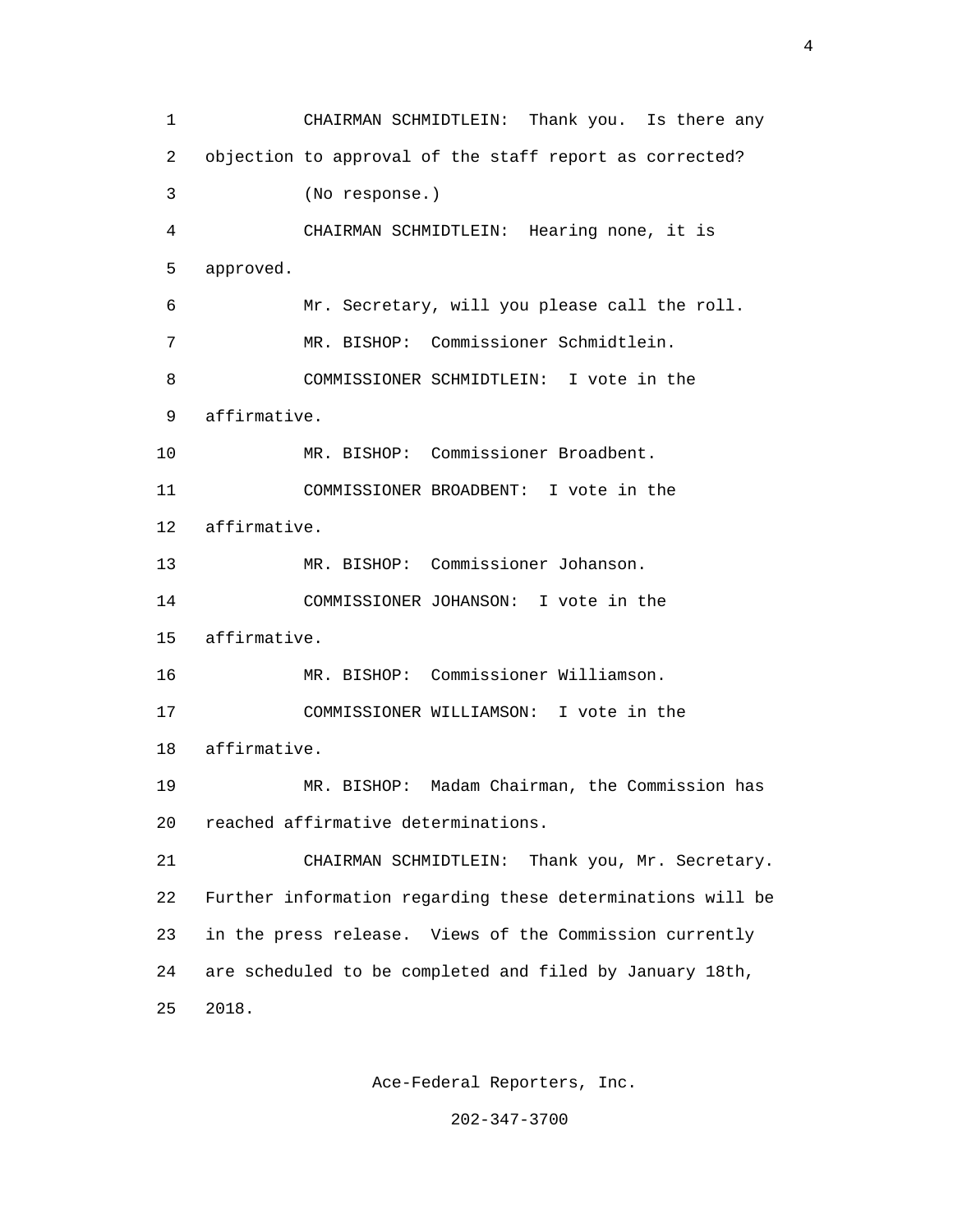| $\mathbf{1}$   | Thank you again for all the staff who                      |
|----------------|------------------------------------------------------------|
| $\overline{a}$ | participated in these investigations. Seeing that there is |
| 3              | no other business before the Commission, this meeting is   |
| $\overline{4}$ | adjourned.                                                 |
| 5              | (Whereupon, at 11:34 a.m. Thursday, January 4,             |
| 6              | 2018, the meeting of the Commissioners of the U.S.         |
| $7\phantom{.}$ | International Trade Commission was adjourned.)             |
| 8              |                                                            |
| 9              |                                                            |
| $10$           |                                                            |
| 11             |                                                            |
| 12             |                                                            |
| 13             |                                                            |
| 14             |                                                            |
| 15             |                                                            |
| 16             |                                                            |
| 17             |                                                            |
| $18\,$         |                                                            |
| 19             |                                                            |
| $20$           |                                                            |
| $21\,$         |                                                            |
| 22             |                                                            |
| 23             |                                                            |
| $2\sqrt{4}$    |                                                            |
| 25             |                                                            |

Ace-Federal Reporters, Inc.